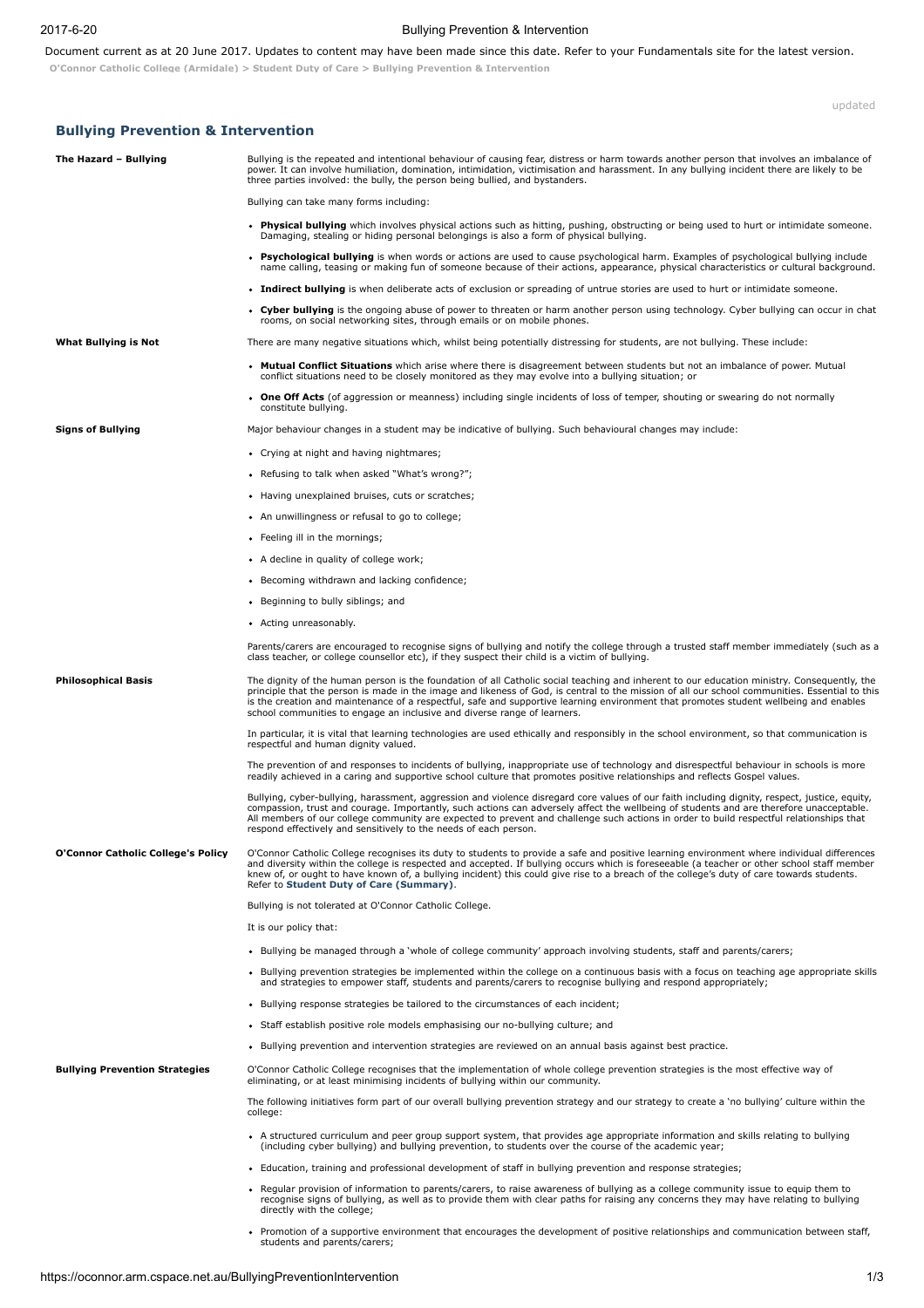## 2017620 Bullying Prevention & Intervention

- Promotion of responsible bystander behaviour amongst students, staff and parents/carers;
- Reporting of incidents of alleged bullying by students, bystanders, parents/carers and staff are encouraged, and made easy through<br>the establishment of multiple reporting channels (as specified below);
- Regular risk assessments of bullying within the college are undertaken by surveying students to identify bullying issues that may ordinarily go unnoticed by staff;
- Records of reported bullying incidents are maintained and analysed, in order to identify persistent bullies and/or victims and to implement targeted prevention strategies where appropriate;
- Statements supporting bullying prevention are included in students' college diaries;
- Anti-bullying posters are displayed strategically within the college; and
- Promotion of student awareness and a 'no bullying' environment by participating in events such as the National Day of Action Against Bullying and Violence.

Reporting Bullying Students and their parents/carers are sometimes reluctant to pursue bullying incidents, for fear that it will only make matters worse.

A key part of O'Connor Catholic College's bullying prevention and intervention strategy is to encourage reporting of bullying incidents as<br>well providing assurance to students who experience bullying (and parents/carers) t

- Bullying is not tolerated within the college;
- Their concerns will be taken seriously; and
- The college has a clear strategy for dealing with bullying issues.

Bullying incidents can be advised to the college verbally (or in writing) through any of the following avenues:

- Informing a trusted teacher:
- Informing the college counsellor;
- Informing a student's year co-ordinator or Pastoral teacher; or
- Informing the Deputy Principal or the Principal.

Responding to Bullying **Bullying** Bullying behaviours vary enormously in their extent and intent and, as a consequence, each incident needs to be dealt with on its facts. In all circumstances the college:

- Takes bullying incidents seriously;
- Provides assurance to the victim that they are not at fault and their confidentiality will be respected;
- Takes time to properly investigate the facts including discussing the incident with the victim, the bully and any bystanders;
- Takes time to understand any concerns of individuals involved;
- Maintains records of reported bullying incidents; and
- Will escalate its response when dealing with persistent bullies and/or severe incidents.

Actions that may be taken when responding to bullying may include the "Restorative Justice" Approach (McCold & Wachtel).

This approach may be used to intervene in group or relational bullying situations. It is only appropriate during the initial stages. It is not appropriate for persistent or severe bullying incidents.

- Notification of/Consultation with parents/carers;
- Offering counselling to persistent bullies/victims;
- Implementing effective follow up strategies: and
- Disciplinary action as deemed appropriate by the Principal may include suspension and/or expulsion in accordance with Diocesan policy.

CSO Armidale Alleged Bullying Initial CSO Armidale has developed an Initial Action Tool for dealing with alleged bullying. Action Tool

|                                                                                                                            | The purpose of the Tool is provide a clear procedure for staff to follow once they become aware of an alleged bullying incident/s and to<br>record details of the incident/s.                                                                                                                                                           |
|----------------------------------------------------------------------------------------------------------------------------|-----------------------------------------------------------------------------------------------------------------------------------------------------------------------------------------------------------------------------------------------------------------------------------------------------------------------------------------|
|                                                                                                                            | The Initial Action Tool can be accessed here                                                                                                                                                                                                                                                                                            |
| School Liaison Police and/or Youth<br>Liaison Officers, and other support<br>services available to the school<br>community | Youth Liaison Officers<br>Youth Liaison Officers are NSW Police Force members who are responsible for administering the Young Offenders Act 1997 (NSW). They<br>are responsible for delivering cautions, referring children to youth justice conferences, and implementing strategies to reduce crime by<br>juveniles in the community. |
|                                                                                                                            | The Youth Liaison Officer allocated to O'Connor Catholic College is Senior Constable Ron Halliday<br>Phone: 02 67220504<br>Mobile: 0437884473<br>Email: hall1ron@police.nsw.gov.au                                                                                                                                                      |
|                                                                                                                            | <b>Other Support Services</b><br>O'Connor Catholic College also provides access to Counselling Services (Student).                                                                                                                                                                                                                      |
| <b>Workers' Responsibility</b>                                                                                             | All workers are responsible to:                                                                                                                                                                                                                                                                                                         |
|                                                                                                                            | • Model appropriate behaviour at all times;                                                                                                                                                                                                                                                                                             |
|                                                                                                                            | • Deal with all reported and observed incidents of bullying in accordance with this policy;                                                                                                                                                                                                                                             |
|                                                                                                                            | • Ensure that any incident of bullying that they observe or is reported to them, is recorded appropriately;                                                                                                                                                                                                                             |
|                                                                                                                            | • Be vigilant in monitoring students that have been identified as either persistent bullies or victims; and                                                                                                                                                                                                                             |
|                                                                                                                            | • Acknowledge the right of parents/carers to speak with college authorities if they believe their child is being bullied.                                                                                                                                                                                                               |
| Signage                                                                                                                    | Anti-bullying posters may be posted in strategic locations in the college to promote appropriate behaviour and encourage students to<br>respect individual differences and diversity.                                                                                                                                                   |
| <b>Implementation</b>                                                                                                      | This policy is implemented through a combination of:                                                                                                                                                                                                                                                                                    |
|                                                                                                                            | • Staff training;                                                                                                                                                                                                                                                                                                                       |
|                                                                                                                            | • Student and parent/carer education and information;                                                                                                                                                                                                                                                                                   |